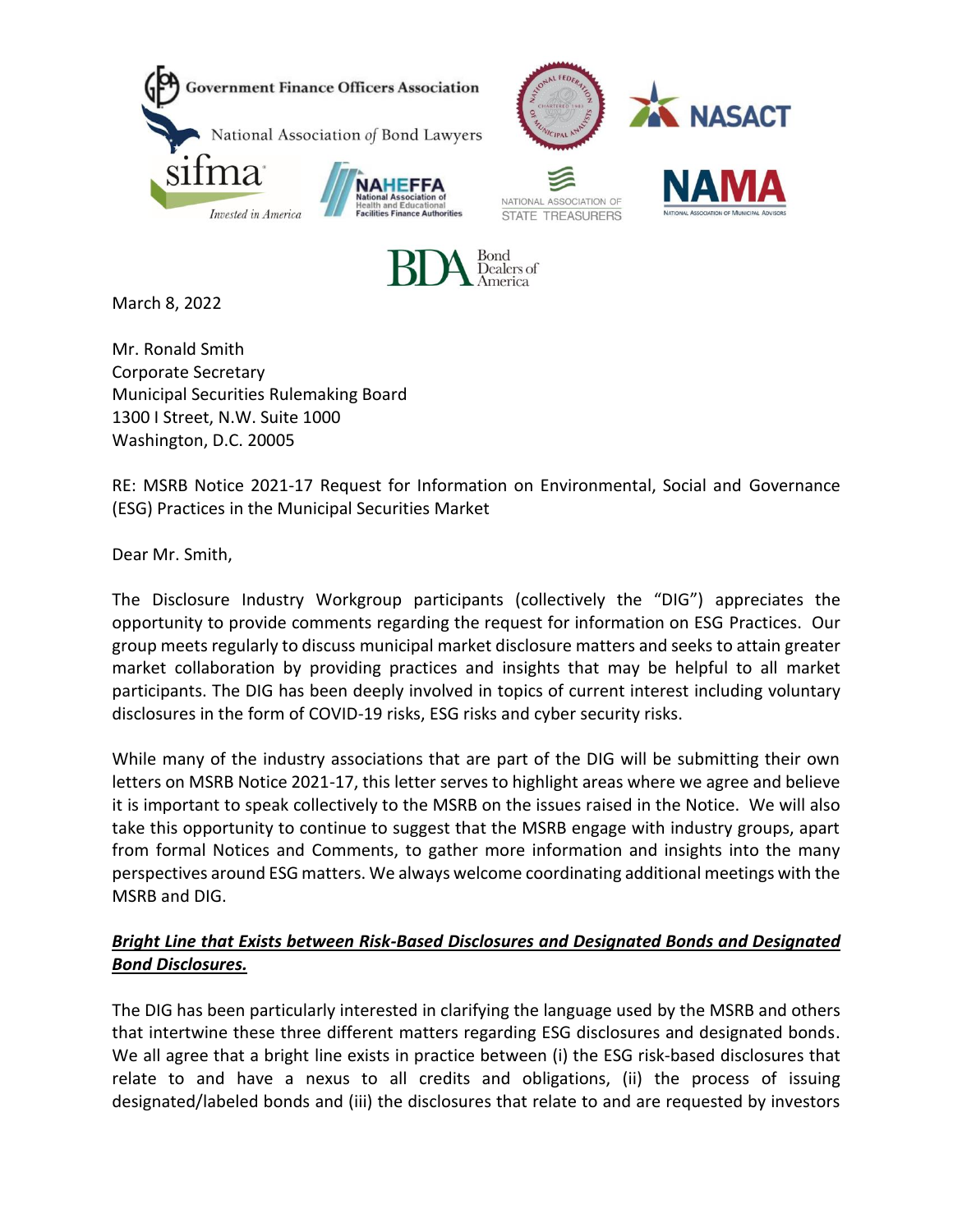for such designated/labeled bonds. It isimportant not to confuse or actively conflate these topics because each is different.

## *Request for the MSRB to Concentrate on EMMA Improvements.*

Collectively, we appreciate MSRB's efforts to improve EMMA. However, given the requested information in this release, we are concerned that the MSRB is actively working to expand EMMA in functionalities that will not be used to directly improve the information flow between issuers and investors and could detract from key work to improve the EMMA system as a whole. Clarity of data is the industry's largest concern with EMMA, both in the inputting and in the retrieval of data. We strongly encourage the MSRB to continue and expand its work on improving the overall EMMA system<sup>1</sup>.

Issuers should be able to easily post voluntary ESG information that has a nexus to credit.  $GFOA<sup>2</sup>$ and other organizations have discussed and encourage governments to curate this information and disclose relevant information related to an entity's credit. We are concerned that posting information (both about ESG and other matters) just for the sake of posting, crowds out truly useful information. Thus, MSRB should consider making only those enhancements to EMMA that would promote the preparation and organized filing and access of all voluntary disclosures made by issuers, including relevant ESG factors.

## *Market-Based Solutions.*

ESG risk-based disclosures and designated bonds are important but relatively new conversations in the marketplace. Even our own groups are challenged with the definitions and understanding of these matters. Without this consensus, and in the preliminary stages of understanding the topic, it is premature for the MSRB to be looking at regulatory matters and determining appropriate regulated market practices in this arena. It should be the responsibility of the industry working collaboratively as it has done in the past with COVID-19<sup>3</sup>, Voluntary, Pension Obligation<sup>4</sup> and Bank Loan<sup>5</sup> disclosures to find appropriate market-based solutions.

Regular DIG meetings consist of considerable dialogue about disclosures among many major participants of the market, including issuers from multiple segments of the market, as well as bond counsel firms, investors, underwriters, and municipal advisors, among others. As such, the DIG is collectively addressing many of the perceived concerns on disclosure related to ESG risks and the disclosures needed for designated bonds. Industry participants need to work together as these issues mature to address many of the topics discussed in the request for information and that are happening within the marketplace, and they can best do so without the pressure of unnecessary regulatory action. It is also important to note that as labeled bonds are issued and

<sup>&</sup>lt;sup>1</sup> See coalition letter on EMMA improvements to MSRB here.

<sup>&</sup>lt;sup>2</sup> For more information about GFOA's ESG Risk-based Disclosure recommendations <u>see here</u>.

<sup>&</sup>lt;sup>3</sup> See "General Continuing Disclosure Considerations for Municipal Securities Issuers"

<sup>&</sup>lt;sup>4</sup> See "Considerations in Preparing Disclosure in Official Statements Regarding an Issuer's Pension Funding Obligations"

<sup>&</sup>lt;sup>5</sup> See "Considerations Regarding Voluntary Secondary Market Disclosure About Bank Loans"